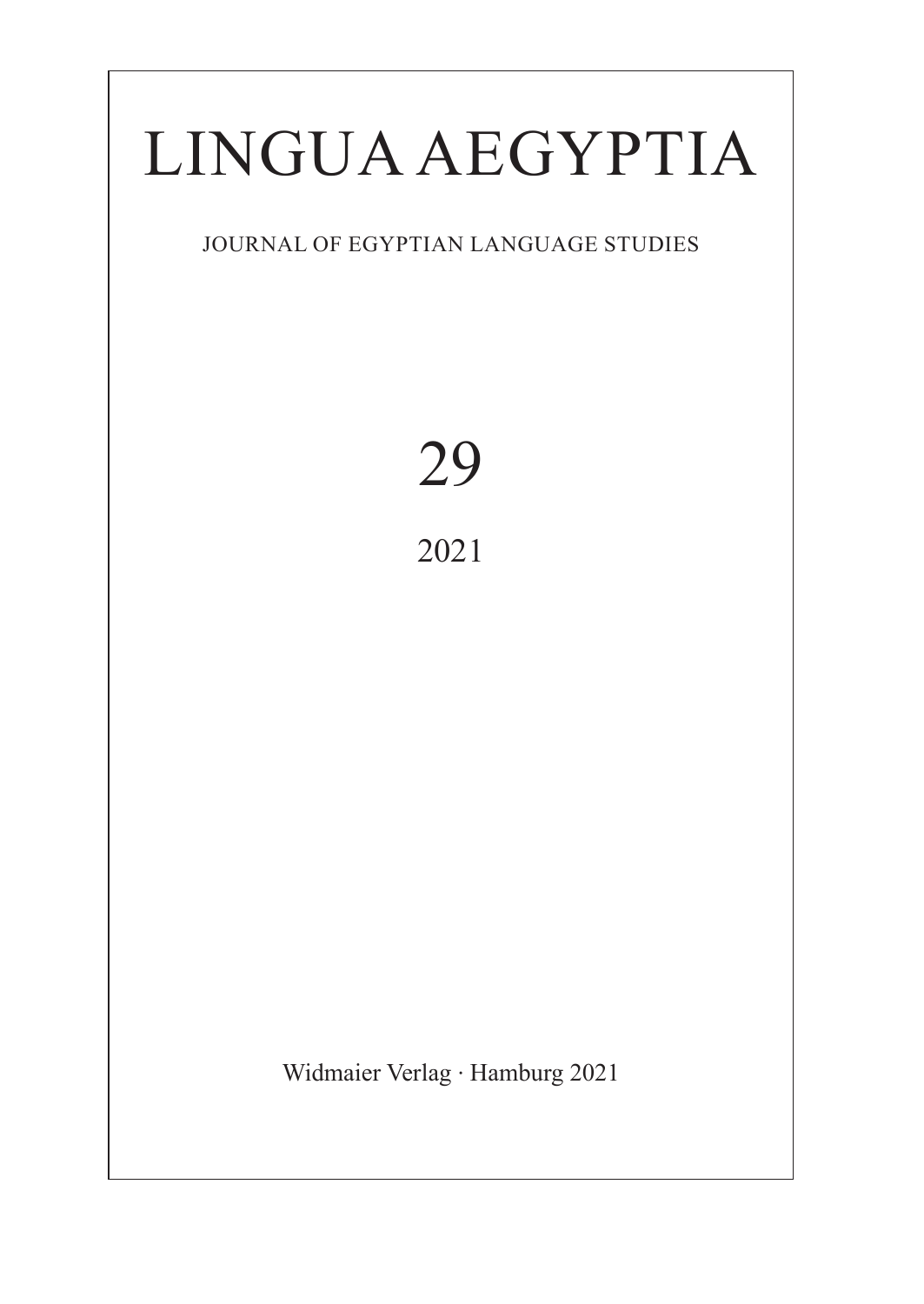### LINGUAAEGYPTIA – Journal of Egyptian Language Studies (LingAeg)

founded by Friedrich Junge, Frank Kammerzell & Antonio Loprieno

| Heike Behlmer<br>(Göttingen)                                                                                                                                              | Frank Kammerzell<br>(Berlin) | Antonio Loprieno<br>(Basel)                                                                                                                                                                | Gerald Moers<br>(Wien)                                                                                                                                                |  |
|---------------------------------------------------------------------------------------------------------------------------------------------------------------------------|------------------------------|--------------------------------------------------------------------------------------------------------------------------------------------------------------------------------------------|-----------------------------------------------------------------------------------------------------------------------------------------------------------------------|--|
| MANAGING EDITOR                                                                                                                                                           |                              | REVIEW EDITORS                                                                                                                                                                             |                                                                                                                                                                       |  |
| Kai Widmaier<br>(Hamburg)                                                                                                                                                 |                              | Eliese-Sophia Lincke<br>(Berlin)                                                                                                                                                           | Daniel A. Werning<br>(Berlin)                                                                                                                                         |  |
|                                                                                                                                                                           |                              | ADVISORY BOARD                                                                                                                                                                             |                                                                                                                                                                       |  |
| James P. Allen, Providence<br>Christopher J. Eyre, Liverpool<br>Eitan Grossman, Jerusalem<br>Roman Gundacker, Wien<br>Janet H. Johnson, Chicago<br>Matthias Müller, Basel |                              | Elsa Oréal, Paris<br>Richard B. Parkinson, Oxford<br>Stéphane Polis, Liège<br>Sebastian Richter, Berlin<br>Kim Ryholt, Copenhagen<br>Helmut Satzinger, Wien<br>Wolfgang Schenkel, Tübingen | Thomas Schneider, Vancouver<br>Ariel Shisha-Halevy, Jerusalem<br>Deborah Sweeney, Tel Aviv<br>Pascal Vernus, Paris<br>Daniel A. Werning, Berlin<br>Jean Winand, Liège |  |

Lingua Aegyptia (recommended abbreviation: *LingAeg*) publishes articles and book reviews on all aspects

of Egyptian and Coptic language and literature in the narrower sense:

(a) *grammar*, including graphemics, phonology, morphology, syntax, semantics, pragmatics, lexicography; (b) *Egyptian language history*, including norms, diachrony, dialectology, typology; (c) *comparative linguistics*, including Afroasiatic contacts, loanwords; (d) *theory and history of Egyptian literature and literary discourse*; (e) *history of Egyptological linguistics*. We also welcome contributions on other aspects of Egyptology and neighbouring disciplines, in so far as they relate to the journal's scope.

Short articles on grammar and lexicon will be published in the section "Miscellanies". Authors of articles or reviews will receive electronic off-prints. Periodically, we would also like to put the journal at the colleagues' disposal for a forum in which an important or neglected topic of Egyptian linguistics is treated at some length: in this case, a scholar who is active in this particular area will be invited to write a conceptual paper, and others will be asked to comment on it.

Authors should submit papers electronically to the managing editor (lingaeg@uni-goettingen.de). Please send contributions in both doc/docx and pdf format. Further information (incl. guidelines and a template) is available from www.widmaier-verlag.de. The decision whether to publish a manuscript is taken by the editors in agreement with the advisory board.

#### Addresses

Departement Altertumswissenschaften: Ägyptologie, Universität Basel Petersgraben 51, 4051 Basel, Switzerland

Institut für Archäologie: LB Archäologie und Kulturgeschichte Nordostafrikas, Humboldt-Universität zu Berlin Unter den Linden 6, 10099 Berlin, Germany

Seminar für Ägyptologie und Koptologie, Georg-August-Universität Göttingen

Kulturwissenschaftliches Zentrum, Heinrich-Düker-Weg 14, 37073 Göttingen, Germany

Institut für Ägyptologie, Universität Wien

Franz-Klein-Gasse 1, 1190 Wien, Austria

The annual subscription rates are  $49 \in$  for individual and  $69 \in$  for institutional subscribers while single issues are available for 99  $\epsilon$  (incl. German VAT, excl. shipping). Orders should be sent to the publisher: Widmaier Verlag, Kai Widmaier, Witthof 23F, 22305 Hamburg, Germany (orders@widmaier-verlag.de).

> www.widmaier-verlag.de ISSN 0942-5659 | ISBN 978-3-943955-69-9 doi: 10.37011/lingaeg.29

#### Editors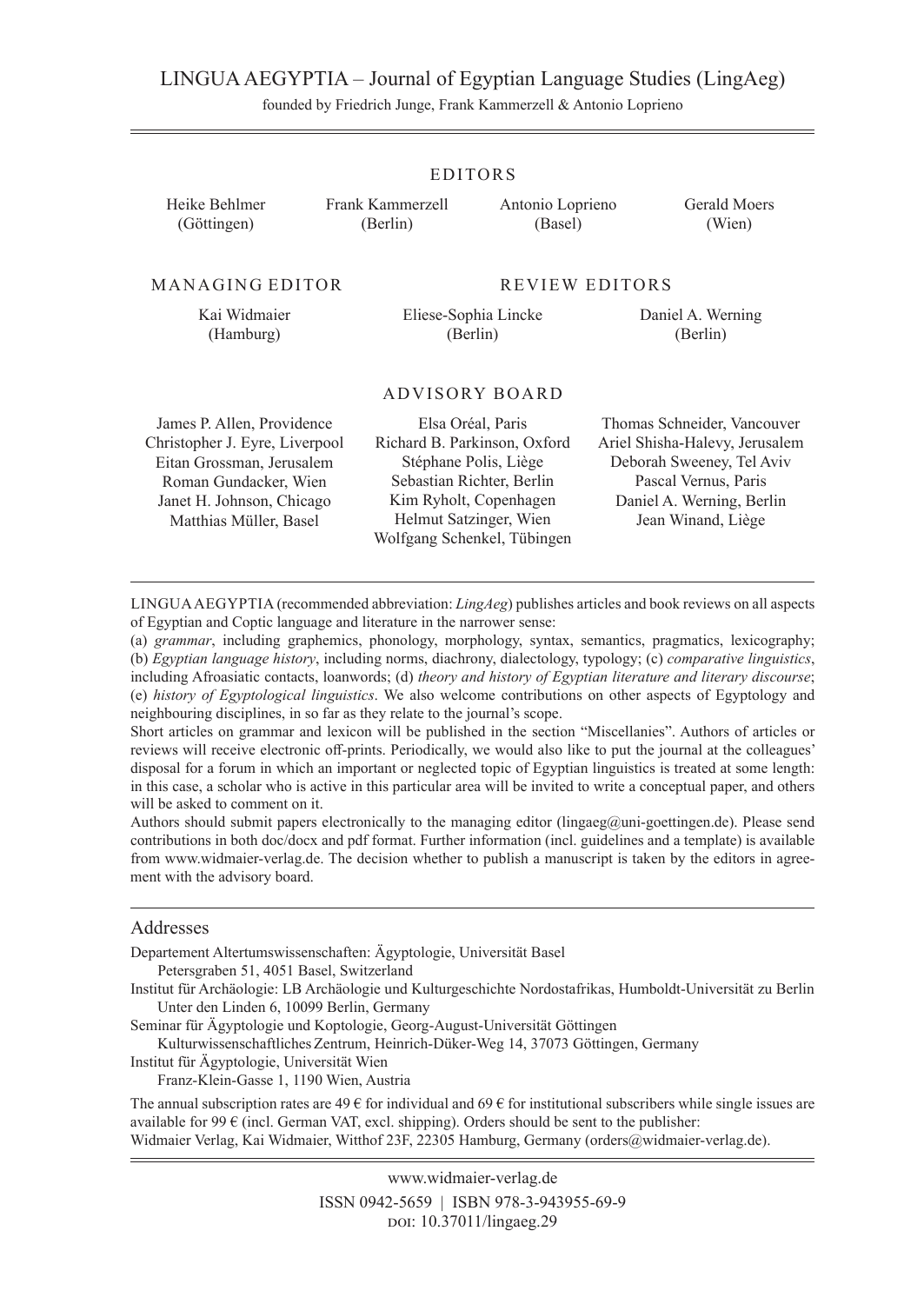# $CONTENTS$

## **ARTICLES**

| Mohamed Abdelrahiem                                                                              |             |
|--------------------------------------------------------------------------------------------------|-------------|
| Die Würfelfigur des Her-ib-es-en-ef.                                                             |             |
|                                                                                                  | $1 - 12$    |
| Julien Charles Cooper                                                                            |             |
| Beja and Cushitic Languages in Middle Egyptian Texts.                                            |             |
| The Etymologies of Queen Aashayet and Her Retainers                                              | $13 - 36$   |
| Roberto A. Díaz Hernández                                                                        |             |
| The Man-impersonal $\frac{\dot{S}\dot{\rho}m.n-t\dot{l}/tw}{\epsilon}f$ Form in Earlier Egyptian | $37 - 59$   |
| Roman Gundacker                                                                                  |             |
| Indirekte und direkte Evidenz für das Dreisilbengesetz.                                          |             |
| Überlegungen zur ägyptischen Sprachgeschichte unter besonderer                                   |             |
| Berücksichtigung der Namen Nofretete und Nefertari sowie einer                                   |             |
| ungewöhnlichen Schreibung des Toponyms Memphis                                                   | $61 - 148$  |
| <b>Carsten Peust</b>                                                                             |             |
|                                                                                                  | $149 - 192$ |
| Simon Thuault                                                                                    |             |
| « Jeux de mots » et actes rituels. Sur la relation entre Textes des                              |             |
|                                                                                                  | 193-214     |
| Sami Uljas                                                                                       |             |
| Iconicity and Semantic-Structural Mapping                                                        |             |
|                                                                                                  | $215 - 238$ |
| Yannick A. Wiechmann                                                                             |             |
| Zu Sandhi-Erscheinungen im älteren Ägyptisch.                                                    |             |
|                                                                                                  | $239 - 279$ |
|                                                                                                  |             |

# **MISCELLANIES**

| Nicole Kloth                                                                      |         |
|-----------------------------------------------------------------------------------|---------|
| Zum Ausdruck <i>m shm.t.n</i> (= <i>j) jm</i> , mit dem, worüber ich Macht hatte" |         |
|                                                                                   | 281–289 |